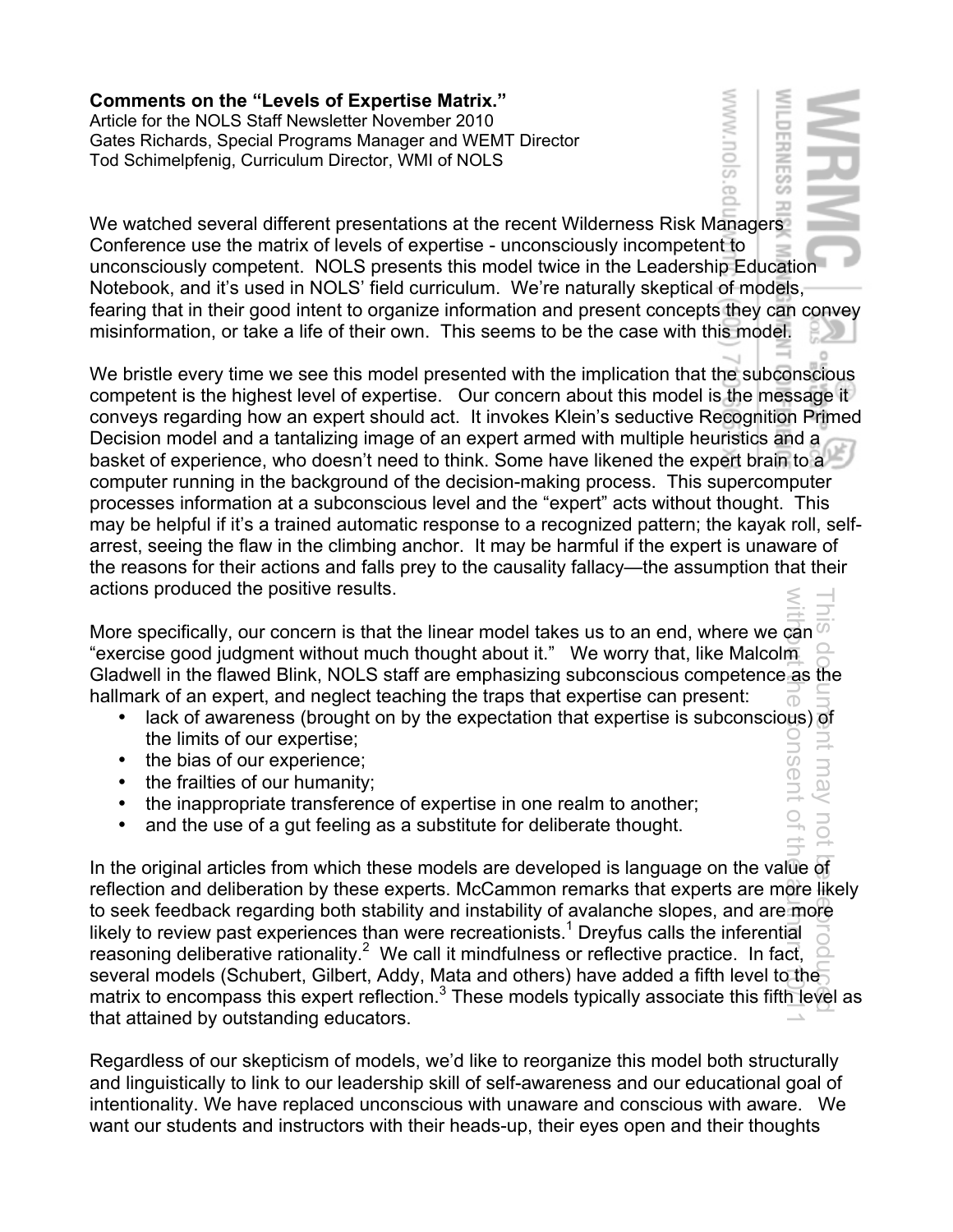focused on the situation at hand. We have also added a fifth level to the matrix that reflects the paths the expert might take: either the reflective path of the true master or the complacent path of the false master.

We draw this model in a circle, indicating we move all the time between these levels of expertise. We draw a loop back to aware and competent and label that loop mindfulness – the intentional consideration of how we think that is vital in the lifelong process of developing our judgment, and making us aware and competent master practitioners. We draw another loop of complacency, a trap of the expert who is not reflective and risks becoming unaware of their incompetence.

As educators, we should strive for reflective competence. The ability to intentionally develop our own judgment, and to pass on the lessons we have learned to our students requires that we spend time reflecting on our decision-making process. How can we expect to teach others if we cannot articulate what we ourselves have experienced? In our opinion, the hallmark of an expert is not that she has reached a level of subconscious heuristic processing. It is that she has developed the intentional practice of self-reflection that allows her to understand why she subconsciously chose to follow or ignore the heuristic at hand. It is this willingness to question one's underlying decision-making processes that allows one to truly become an expert. Once an individual enters the cycle of mindfulness, she becomes a much better student and educator.

<sup>1</sup> Dreyfus HL, Dreyfus SE. Expertise in Real World Contexts. Organization Studies 2005;-(26)5: 779-792.

 $2$  Atkins D, McCammon M. Differences between Avalanche Experts and Novices International Snow Science Workshop Sept. 19–24, 2004, Jackson, WY

<sup>3</sup> Discussion cited on http://www.citehr.com/23983-conscious-competence-learningmodel.html, retrieved on October 20, 2010

without the consent of the author. 10/11This document may not be reproduced  $\frac{1}{5}$ hont document may not be reproduced the consent of the author. 10/1